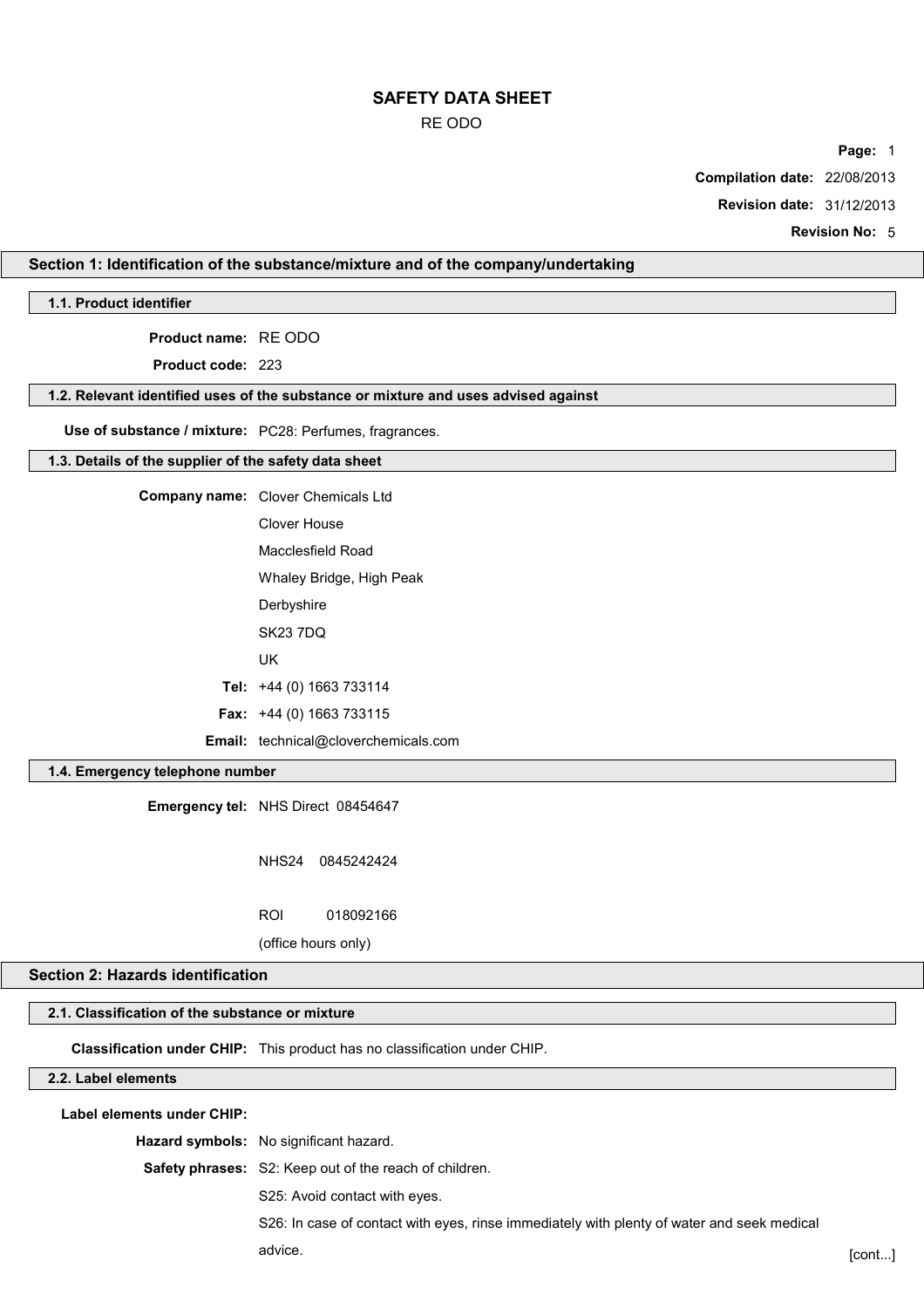# RE ODO

**Precautionary phrases:** Contains hexyl cinnamic aldehyde. May produce an allergic reaction.

#### **2.3. Other hazards**

**PBT:** This product is not identified as a PBT substance.

#### **Section 3: Composition/information on ingredients**

### **3.2. Mixtures**

#### **Hazardous ingredients:**

QUATERNARY AMMONIUM COMPOUNDS, BENZYL-C8-18-ALKYLDIMETHYL, CHLORIDES

| <b>EINECS</b> | CAS        | CHIP Classification        | <b>CLP Classification</b>                                                        | Percent |
|---------------|------------|----------------------------|----------------------------------------------------------------------------------|---------|
| 264-151-6     | 63449-41-2 | Xn: R21/22; C: R34; N: R50 | Acute Tox. 4: H312; Acute Tox. 4: H302;<br>Skin Corr. 1B: H314; Aquatic Acute 1: | $1\%$   |
|               |            |                            | H400                                                                             |         |

# **Section 4: First aid measures**

### **4.1. Description of first aid measures**

**Skin contact:** Wash immediately with plenty of soap and water.

**Eye contact:** Bathe the eye with running water for 15 minutes.

**Ingestion:** Do not induce vomiting. Wash out mouth with water. If conscious, give half a litre of water to drink immediately.

**Inhalation:** Not applicable.

### **4.2. Most important symptoms and effects, both acute and delayed**

**Skin contact:** There may be mild irritation at the site of contact.

**Eye contact:** There may be irritation and redness.

**Ingestion:** There may be soreness and redness of the mouth and throat.

**Inhalation:** No symptoms.

**Delayed / immediate effects:** Not applicable.

**4.3. Indication of any immediate medical attention and special treatment needed**

**Immediate / special treatment:** Not applicable.

#### **Section 5: Fire-fighting measures**

**5.1. Extinguishing media**

**Extinguishing media:** Water.

#### **5.2. Special hazards arising from the substance or mixture**

**Exposure hazards:** In combustion emits toxic fumes of carbon dioxide / carbon monoxide.

#### **5.3. Advice for fire-fighters**

**Advice for fire-fighters:** Wear self-contained breathing apparatus. Wear protective clothing to prevent contact with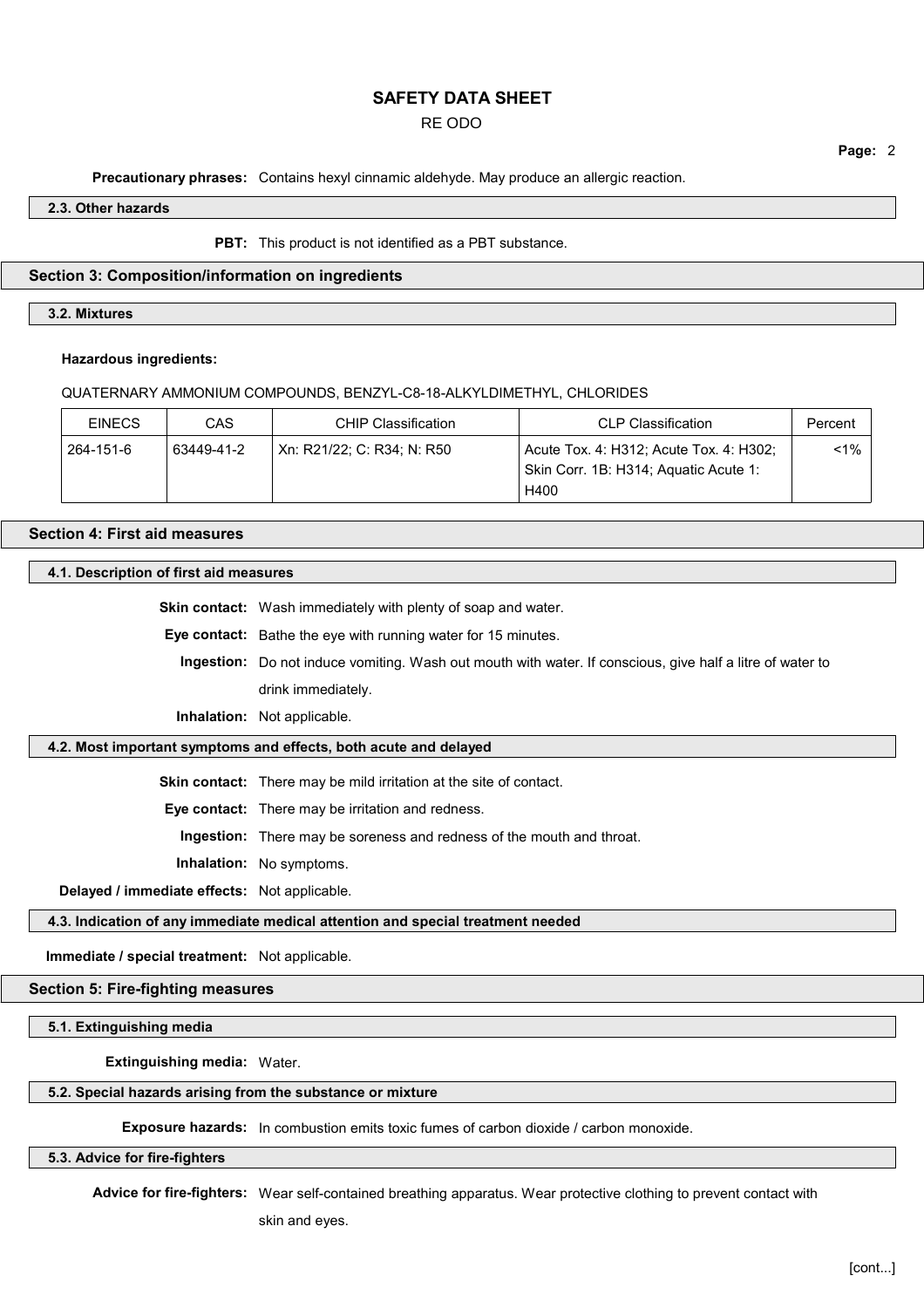RE ODO

**Page:** 3

#### **Section 6: Accidental release measures**

#### **6.1. Personal precautions, protective equipment and emergency procedures**

**Personal precautions:** Refer to section 8 of SDS for personal protection details. Turn leaking containers leak-side up

to prevent the escape of liquid.

### **6.2. Environmental precautions**

**Environmental precautions:** Contain the spillage using bunding.

#### **6.3. Methods and material for containment and cleaning up**

**Clean-up procedures:** Transfer to a suitable container.

#### **6.4. Reference to other sections**

**Reference to other sections:** Refer to section 8 of SDS.

#### **Section 7: Handling and storage**

**7.1. Precautions for safe handling**

### **7.2. Conditions for safe storage, including any incompatibilities**

**Suitable packaging:** Polyethylene.

**7.3. Specific end use(s)**

**Specific end use(s):** No data available.

### **Section 8: Exposure controls/personal protection**

**8.1. Control parameters**

**Workplace exposure limits:** No data available.

**8.1. DNEL/PNEC Values**

**DNEL / PNEC** No data available.

**8.2. Exposure controls**

**Eye protection:** Safety glasses.

### **Section 9: Physical and chemical properties**

### **9.1. Information on basic physical and chemical properties**

**State:** Liquid **Colour:** Blue **Odour:** Sweet-smelling **Viscosity:** Non-viscous **Boiling point/range°C:** 100 **Melting point/range°C:** 0

**Relative density:** 1.0 **pH:** Approx. 7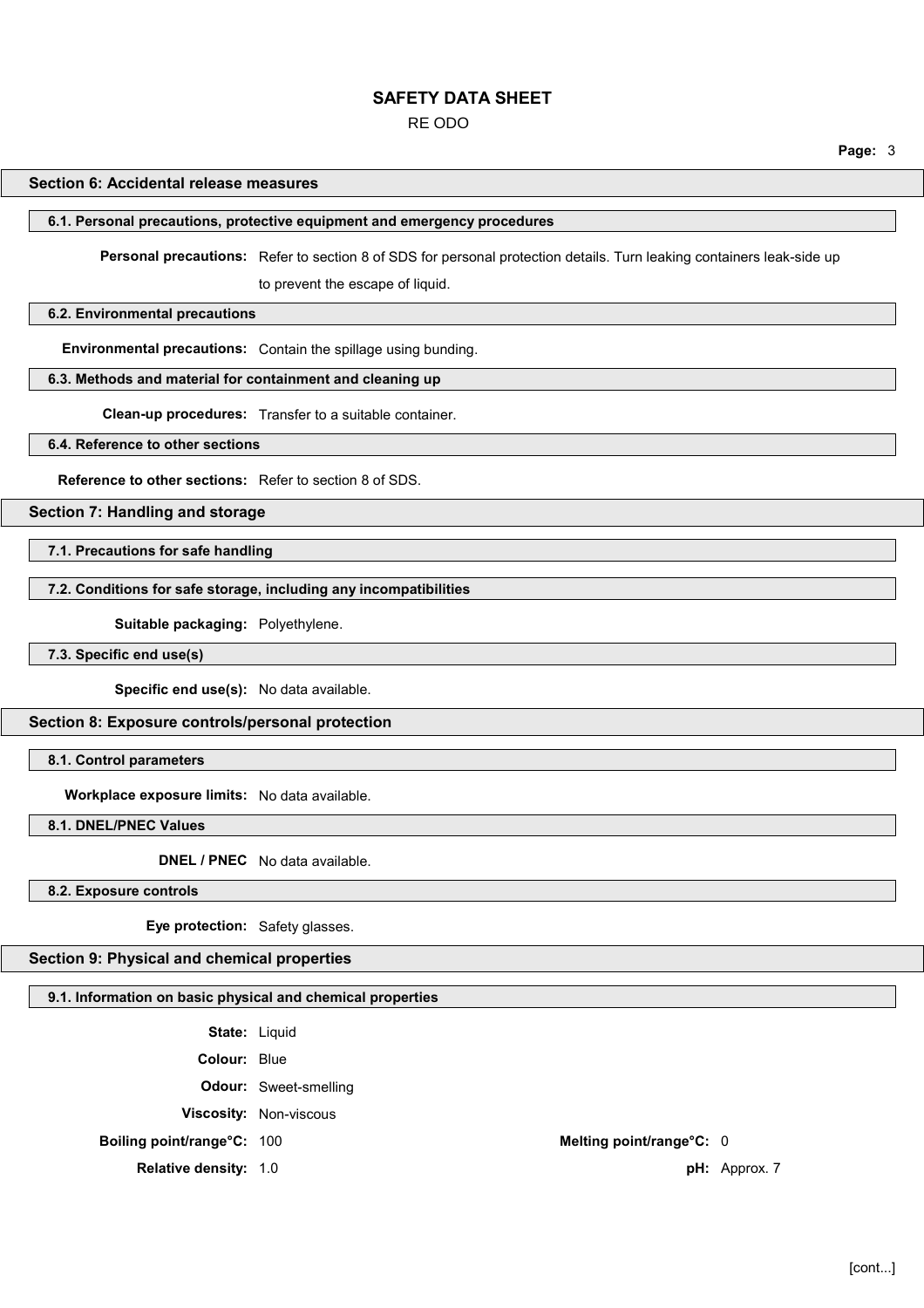RE ODO

**Page:** 4

#### **9.2. Other information**

**Other information:** No data available.

## **Section 10: Stability and reactivity**

**10.1. Reactivity**

**Reactivity:** Stable under recommended transport or storage conditions.

**10.2. Chemical stability**

**Chemical stability:** Stable under normal conditions.

**10.3. Possibility of hazardous reactions**

**Hazardous reactions:** Hazardous reactions will not occur under normal transport or storage conditions.

### **10.4. Conditions to avoid**

**10.5. Incompatible materials**

#### **10.6. Hazardous decomposition products**

**Haz. decomp. products:** In combustion emits toxic fumes of carbon dioxide / carbon monoxide.

#### **Section 11: Toxicological information**

#### **11.1. Information on toxicological effects**

**Hazardous ingredients:**

#### **QUATERNARY AMMONIUM COMPOUNDS, BENZYL-C8-18-ALKYLDIMETHYL, CHLORIDES**

| <b>IVN</b> | <b>MUS</b> | LD50        | 16  | mg/kg |
|------------|------------|-------------|-----|-------|
| ORL        | <b>MUS</b> | <b>LD50</b> | 150 | mg/kg |

**Toxicity values:** No data available.

**Symptoms / routes of exposure**

**Skin contact:** There may be mild irritation at the site of contact.

**Eye contact:** There may be irritation and redness.

**Ingestion:** There may be soreness and redness of the mouth and throat.

**Inhalation:** No symptoms.

**Delayed / immediate effects:** Not applicable.

### **Section 12: Ecological information**

**12.1. Toxicity**

**Ecotoxicity values:** No data available.

### **12.2. Persistence and degradability**

**Persistence and degradability:** Biodegradable. The surfactants contained in this preperation comply with the biodegradability

criteria as laid down in regulation (EC) No.648/2004 on detergents.